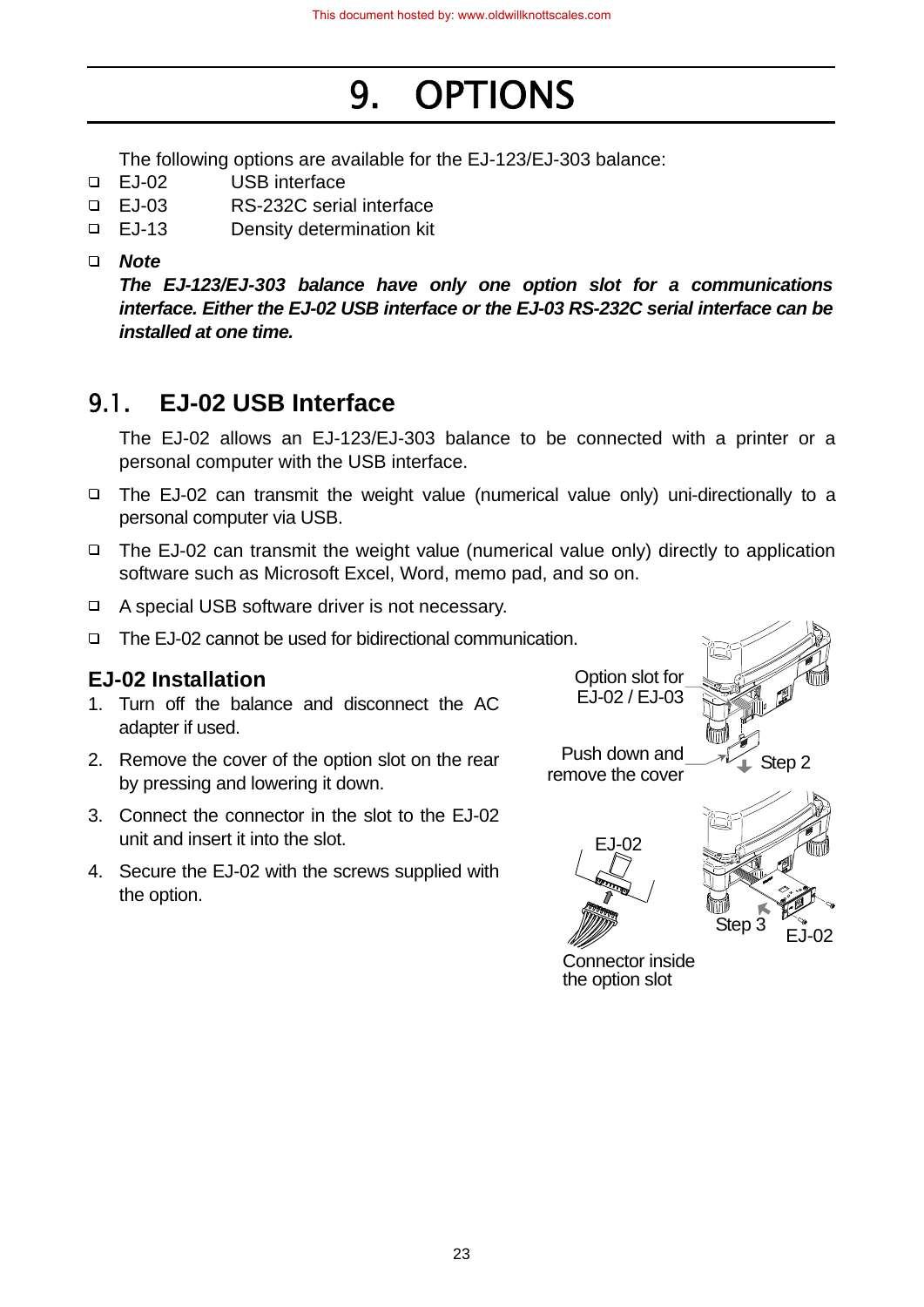# 9.2. **EJ-03 RS-232C Serial Interface**

 The EJ-03 allows an EJ-123/EJ-303 balance to be connected with a printer or a personal computer with the RS-232C interface.

- □ The RS-232C serial interface has the following four modes. Stream mode........................Outputs data continuously. Key mode..........................Outputs data by pressing the PRINT key. Auto-print mode .............. Outputs data which meets the conditions of auto-print. Command mode............Controls the balance using commands from a computer.
- **□** Set the parameters of the data format ( $b^{P}$ 5 and  $b^{P}$  $\in$ ) and data output mode ( $P \in L$ ), as necessary.
- Use a D-Sub 9 pin cable (straight type) to connect with a computer. Optional cable: AX-KO2466-200 D-Sub 9 pin / 9 pin cable (2 m long)

## **EJ-03 Installation**

- 1. Turn off the balance and disconnect the AC adapter if used.
- 2. Remove the cover of the option slot on the rear by pressing and lowering it down.
- 3. Connect the connector in the slot to the EJ-03 unit and insert it into the slot.
- 4. Secure the EJ-03 with the screws supplied with the option.







Connector inside the option slot

## **Interface Specifications**

| <b>Transmission system</b> | <b>EIA RS-232C</b>                        |                                                            |  |  |  |  |  |  |  |  |
|----------------------------|-------------------------------------------|------------------------------------------------------------|--|--|--|--|--|--|--|--|
| Transmission form          | Asynchronous, bi-directional, half-duplex |                                                            |  |  |  |  |  |  |  |  |
| Data format                | Baud rate:                                | 1200, 2400, 4800, 9600 bps                                 |  |  |  |  |  |  |  |  |
|                            | Data:                                     | 7 bits + parity 1 bit (even or odd) or 8 bits (non-parity) |  |  |  |  |  |  |  |  |
|                            | Start bit:                                | 1 bit                                                      |  |  |  |  |  |  |  |  |
|                            | Stop bit:                                 | 1 bit                                                      |  |  |  |  |  |  |  |  |
|                            | Code:                                     | <b>ASCII</b>                                               |  |  |  |  |  |  |  |  |
|                            |                                           | Terminator: $C_R L_F$ ( $C_R$ : 0Dh, $L_F$ : 0Ah)          |  |  |  |  |  |  |  |  |
|                            |                                           |                                                            |  |  |  |  |  |  |  |  |
| <b>LSB</b><br>$\Omega$     | ◠<br>C                                    | 1 (-15V ~ -5V)<br><b>MSB</b>                               |  |  |  |  |  |  |  |  |

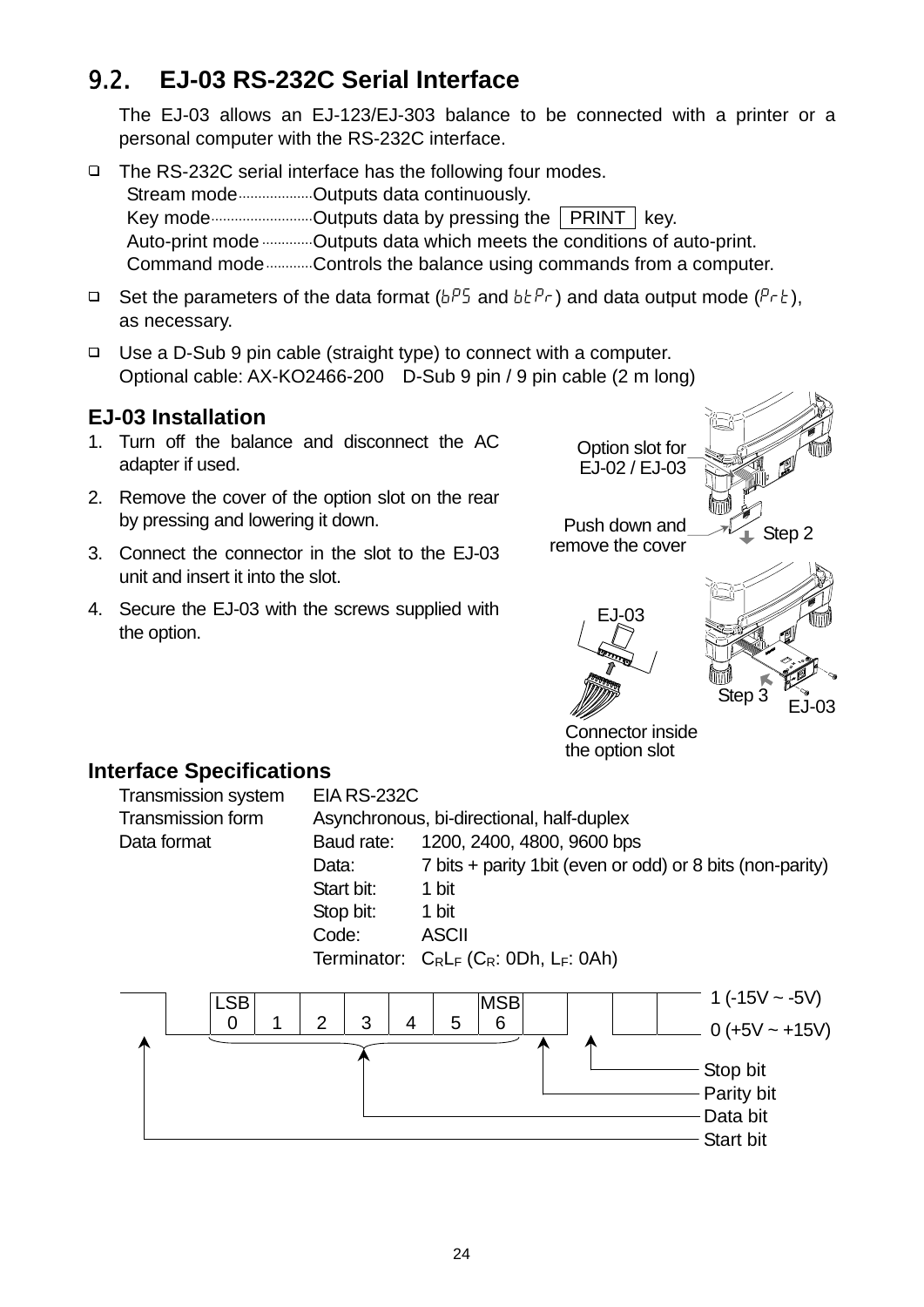## **Pin Connections**



The interface is designated as DCE (Data Communication Equipment).

## 9.3. **Data Format**



- $\Box$  There are four types of headers:
	- ST : Stable weighing data (including % data)
	- QT : Stable counting data
	- US : Unstable weighing data (including counting and % data)
	- OL : Out of weighing range (Over)
- $\Box$  The data is normally 9 digits including a decimal point and a sign.
- There are 10 types of units:
	- g : Weighing data "gram"
	- $\Box$  P C : Counting data "pcs"
	- % : Percentage data "%"
	- □ o z : Weighing data "decimal ounce"
	- o z t : Weighing data "troy ounce"
	- $\Box$  c t : Weighing data "carat"
	- d w t : Weighing data "penny weight"
	- GN : Weighing data "grain"
	- N : Force data "Newton"
	- $\Box$  D S  $\Box$ : Calculated density (specific gravity) value
- $\Box$  The terminator is always  $C_R L_F$ .
- Example of output data:

| Weighing data "gram"       |  |   |   |   |   |   |   | 4 | 5 |  |  |
|----------------------------|--|---|---|---|---|---|---|---|---|--|--|
| Counting data              |  |   |   |   |   |   |   | 4 | ა |  |  |
| Percentage data            |  |   |   |   |   |   |   |   | 4 |  |  |
| Out of range "gram" (+)    |  | 9 | 9 | 9 | 9 |   | 9 | 9 | 9 |  |  |
| Out of range " $pcs$ " (-) |  | 9 | 9 | 9 | 9 | 9 | 9 |   | 9 |  |  |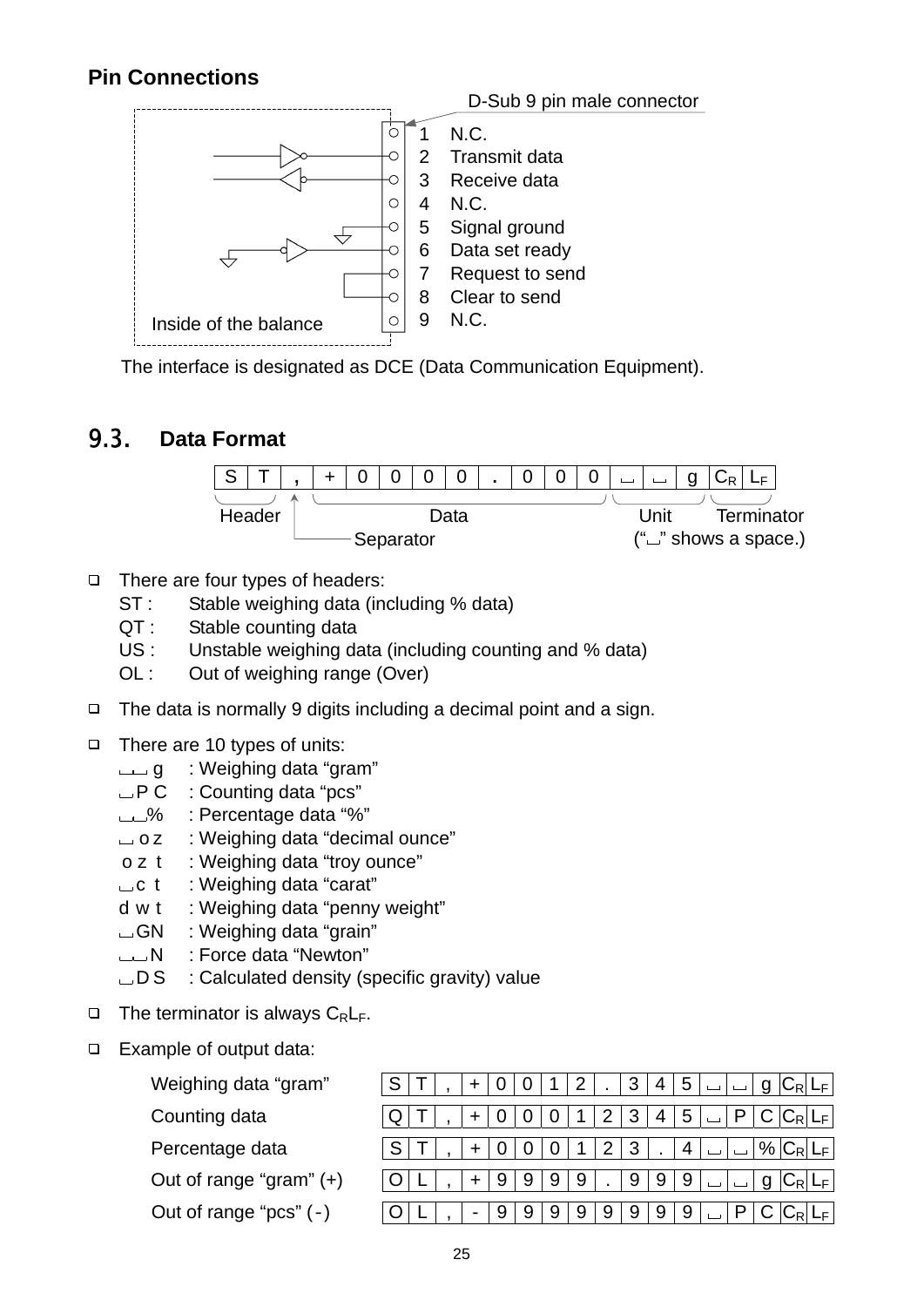### **Data Output Mode**

□ Stream mode

Set the function to " $P\n- E \quad U$ ".

 The balance outputs the current display data. The data-update rate is approximately 10 times per second. This rate is the same as the display-update.

The balance does not output data while it is in the setting mode.

□ Key mode

Set the function to " $P - E$  1, 2 or 3".

When the PRINT key is pressed while the weight value is stable (the STABLE indicator is on), the balance transmits the data. When the data is transmitted, the display will blink one time.

Auto-print mode A

Set the function to " $P - E = Z$ ".

 The balance transmits the weight value when the display is stable (the STABLE indicator is on) and the data is greater than +4 digits.

The next output can be obtained after the display returns below +4 digits.

Auto-print mode B

Set the function to " $P - E = 3$ ".

 The balance transmits the weight value when the display is stable (the STABLE indicator is on) and the data is greater than +4 digits or less than -4 digits.

The next output can be obtained after the display returns between -4 digits and +4 digits.

#### **Command Mode**

In the command mode, the balance is controlled by commands that come from the personal computer and so on.

#### **Command List**

□ Command to request the current weighing data.

Command  $|Q|C_R|L_F|$ Reply  $\boxed{S}$   $\boxed{T}$ ,  $\boxed{+}$  0 0 1 2 . 3 4 5  $\boxed{ }$  g  $\boxed{C_R}$  L<sub>F</sub>

Command to zero or tare the balance (same as the  $\sqrt{RE-ZERO}$  key).

Command  $|Z|C_R|L_F|$  $\mathsf{Reply}$   $|Z|C_R|L_F|$ 

Command to change the weighing units (same as the UNITS  $\vert$  key).

| Command | $\overline{ \bigcup C_R L_F }$ |
|---------|--------------------------------|
| Reply   | $\overline{U C_R L_F }$        |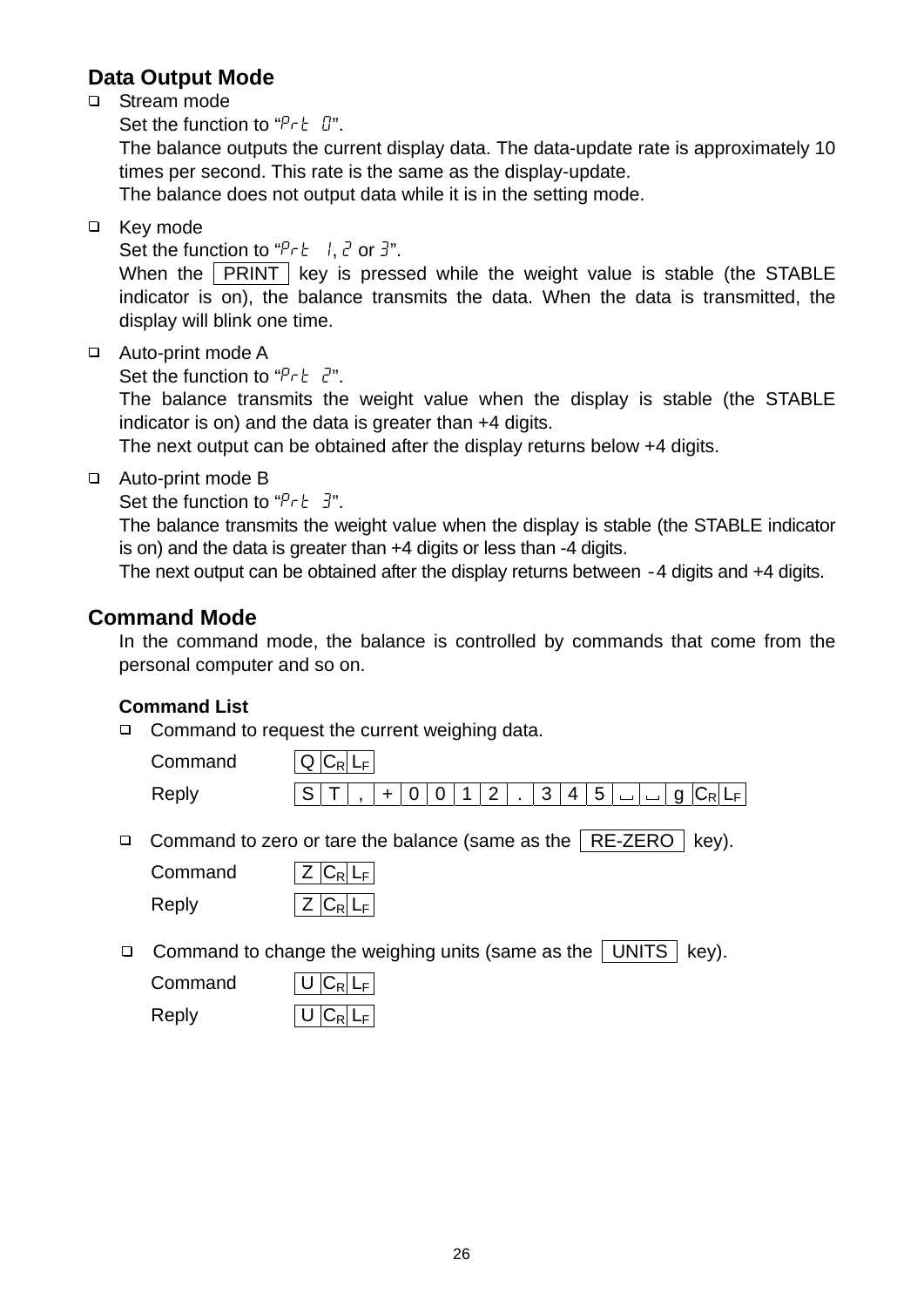# 9.4. **EJ-13 Density Determination Kit**

Using this option and calculation program, the balance can determine the density (specific gravity) of a sample.

# **EJ-13 Installation**

- $\Box$  Remove the weighing pan and the fixing frame.
- $\Box$  Install the beaker stand on the balance and attach the pan stand to the pan support of the balance.
- $\Box$  Remove the breeze break that can not be used while using the density determination kit.
- **Place a beaker filled with water on the** beaker stand and place the sample weighing pan on top of the pan stand.

# **Density (Specific Gravity) Measurement**

- $\Box$  The density for a liquid can be set two ways. One is to set the water temperature and the other is to set the density value directly.
- $\Box$  The factory setting for density of a liquid is 25 °C as water temperature (the density value,  $p = 0.99704$  (g/cm<sup>3</sup>), is used for calculation).
- $\Box$  The result is shown with three decimal places.
- $\Box$  The density (specific gravity) is calculated by the following formula.

$$
S = \frac{A}{A - B} \times \rho
$$
 S: Density (specific gravity) of a sample  
A: Weight in air  
B: Weight in liquid

- B: Weight in liquid
- ρ: Density of liquid (water)

# **Change the function table**

## **Selecting a way to set the density of a liquid**

Select the liquid density input method from the function table below. The function table is available only when the density measurement mode is selected.

| <b>Class</b> | ltem                                                                                                                                                                                                                              | Param-<br>eter | <b>Description</b> |                                  |  |  |  |  |  |
|--------------|-----------------------------------------------------------------------------------------------------------------------------------------------------------------------------------------------------------------------------------|----------------|--------------------|----------------------------------|--|--|--|--|--|
|              |                                                                                                                                                                                                                                   |                | Water temperature  | The way to input liquid density. |  |  |  |  |  |
|              | e <i>unc</i>   استان   استان   استان   استان   استان   استان   استان   استان   استان   استان   استان   استان  <br>استعمال استعمال   استعمال   استعمال   استعمال   استعمال   استعمال   استعمال   استعمال   استعمال   استعمال   است |                | Liquid density     |                                  |  |  |  |  |  |
|              | $\cdot$ , $\Gamma$ o of one of order of                                                                                                                                                                                           |                |                    |                                  |  |  |  |  |  |

: Factory setting

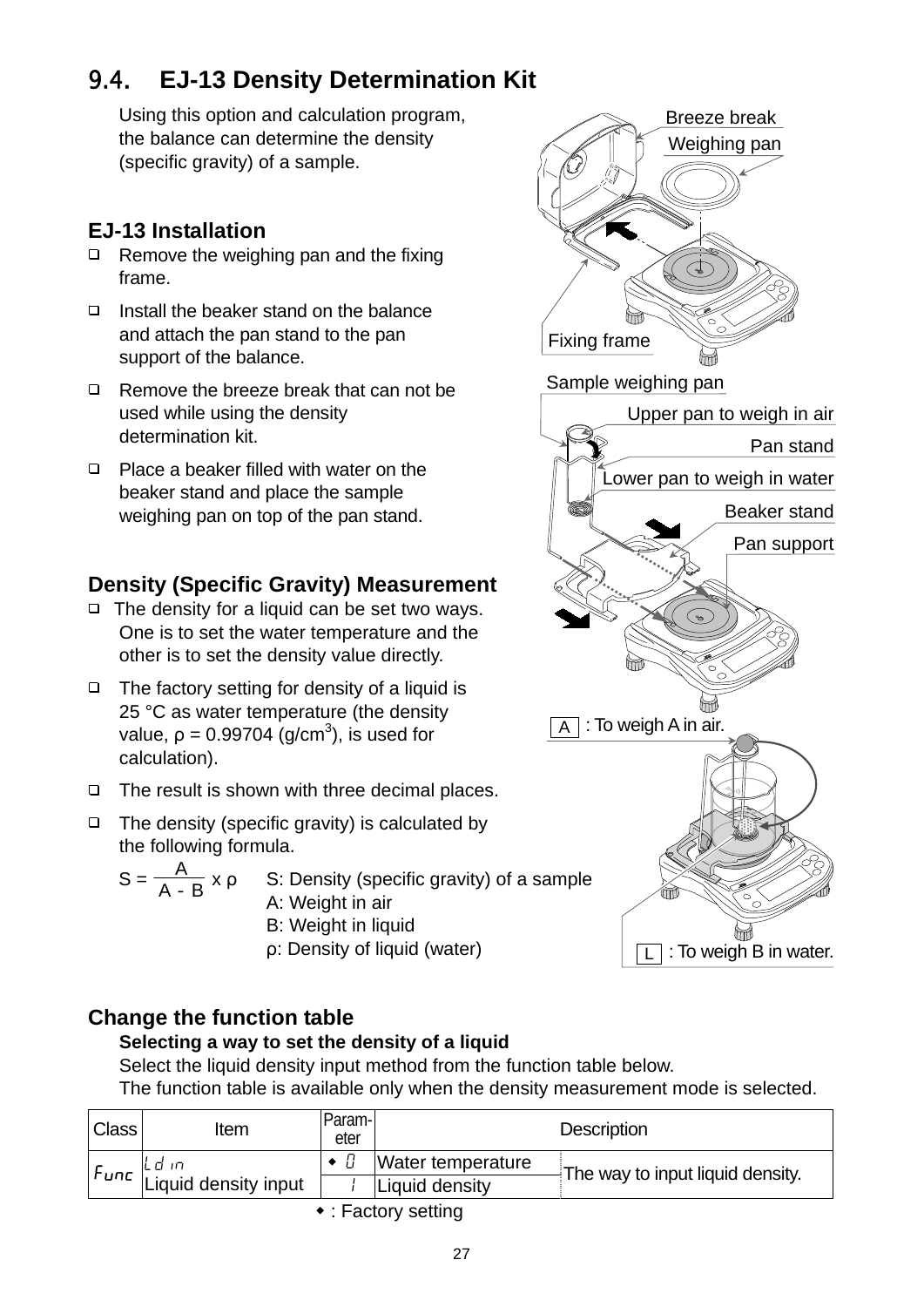#### **Entering the density of a liquid (** $\lfloor d \rfloor$  **in = 0)**

- 1. Press the  $\boxed{\overline{\text{UNITS}}}$  key to select  $\boxed{\text{SG}}$ .
- 2. Press and hold the UNITS key to display the liquid density input mode. The display will show the water temperature currently set (factory setting: 25 °C).
- 3. Using the  $\sqrt{RE-ZERO}$  (to increment the value) and SAMPLE keys (to shift the selected digit), set the  $\overline{\mathsf{value}}$  and press the  $\boxed{\mathsf{PRINT}}$  key to store.
- □ To cancel the setting procedure and return to the density measuring mode, press the  $\vert$  UNITS  $\vert$  key. The input value is not stored.





□ The relation between the water temperature and density is shown below.

| °C       | $+0$    | $+1$    | $+2$    | $+3$    | $+4$    | $+5$    | $+6$    | $+7$    | $+8$    | $+9$    |
|----------|---------|---------|---------|---------|---------|---------|---------|---------|---------|---------|
| $\theta$ | 0.99984 | 0.99990 | 0.99994 | 0.99996 | 0.99997 | 0.99996 | 0.99994 | 0.99990 | 0.99985 | 0.99978 |
| 10       | 0.99970 | 0.99961 | 0.99949 | 0.99938 | 0.99924 | 0.99910 | 0.99894 | 0.99877 | 0.99860 | 0.99841 |
| 20       | 0.99820 | 0.99799 | 0.99777 | 0.99754 | 0.99730 | 0.99704 | 0.99678 | 0.99651 | 0.99623 | 0.99594 |
| 30       | 0.99565 | 0.99534 | 0.99503 | 0.99470 | 0.99437 | 0.99403 | 0.99368 | 0.99333 | 0.99297 | 0.99259 |
| 40       | 0.99222 | 0.99183 | 0.99144 | 0.99104 | 0.99063 | 0.99021 | 0.98979 | 0.98936 | 0.98893 | 0.98849 |
| 50       | 0.98804 | 0.98758 | 0.98712 | 0.98665 | 0.98618 | 0.98570 | 0.98521 | 0.98471 | 0.98422 | 0.98371 |
| 60       | 0.98320 | 0.98268 | 0.98216 | 0.98163 | 0.98110 | 0.98055 | 0.98001 | 0.97946 | 0.97890 | 0.97834 |
| 70       | 0.97777 | 0.97720 | 0.97662 | 0.97603 | 0.97544 | 0.97485 | 0.97425 | 0.97364 | 0.97303 | 0.97242 |
| 80       | 0.97180 | 0.97117 | 0.97054 | 0.96991 | 0.96927 | 0.96862 | 0.96797 | 0.96731 | 0.96665 | 0.96600 |
| 90       | 0.96532 | 0.96465 | 0.96397 | 0.96328 | 0.96259 | 0.96190 | 0.96120 | 0.96050 | 0.95979 | 0.95906 |

#### **Entering the density of a liquid directly (** $\lfloor d \rfloor$  $\lfloor d \rfloor$ **)**

- 1. Press the  $\boxed{\overline{\text{UNITS}}}$  key to select  $\boxed{\text{SG}}$ .
- 2. Press and hold the  $\boxed{\overline{UNITS}}$  key to display the liquid density input mode. The display will show the liquid density currently set (factory setting: 1.0000 g/cm<sup>3</sup>)
- 3. Using the RE-ZERO (to increment the value) and  $\sqrt{\text{SAMPLE}}$  keys (to shift the selected digit), set the value and press the  $|$  PRINT  $|$  key to store.
- □ To cancel the setting procedure and return to the density measuring mode, press the  $\sqrt{\text{UNITS}}$  key. The input value is not stored.

 $d \stackrel{?}{=}$ **SG**